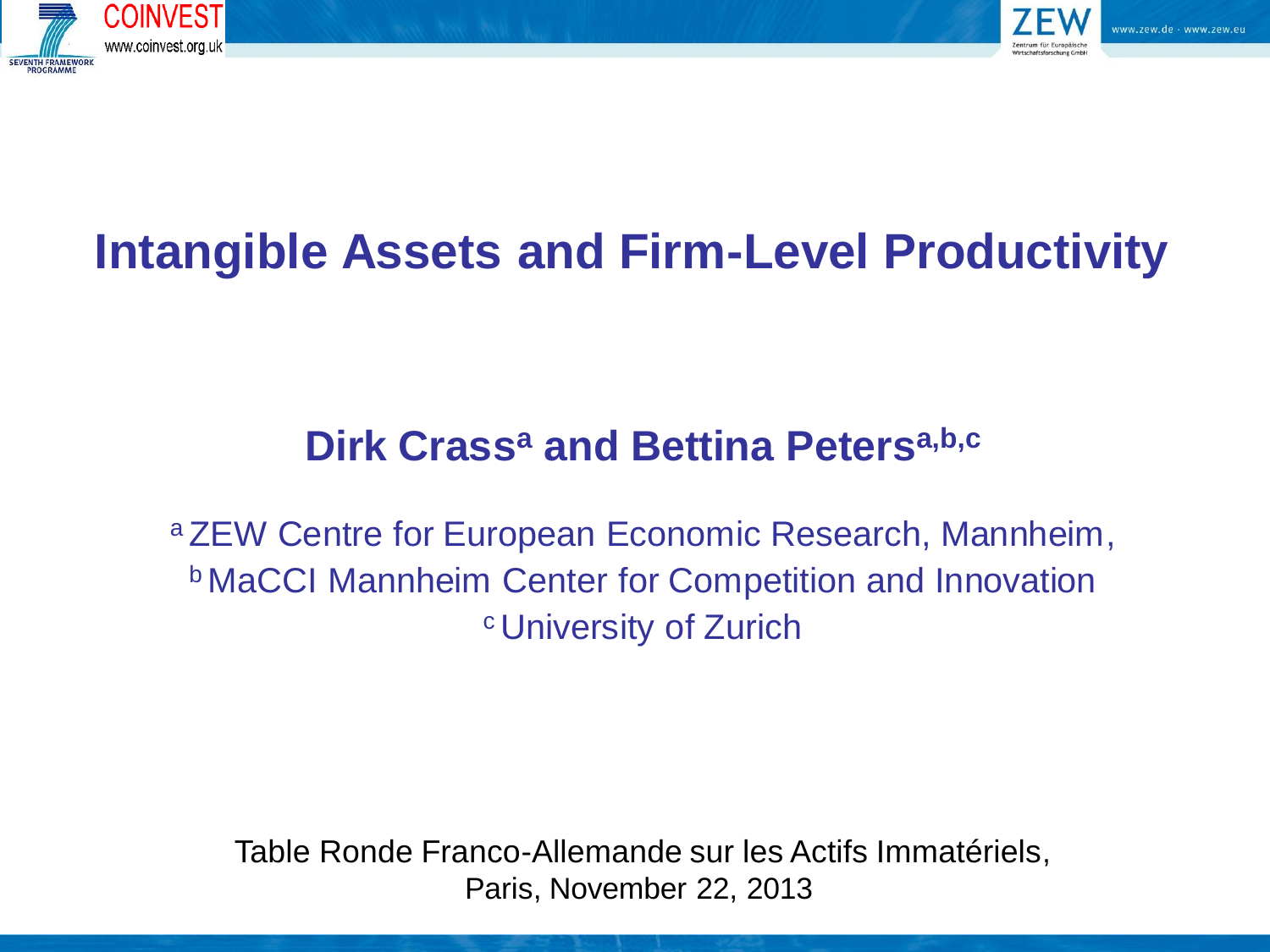



# **Motivation**

- Major challenge for Europe: reap benefits from knowledge economy
	- Lisbon strategy 2000-2010 (3 % target), Europe 2020
- Knowledge capital is more than R&D
- Challenging task: Measuring knowledge capital and its impact on economic performance
- Conceptional framework for measuring intangibles (Corrado et al. 2009):
	- Computerized information: *software and computerized databases*
	- Innovative property: *R&D, license costs, expenses for design*
	- Economic competencies: *brand equity, human capital and organizational cap.*
- At the macro level:
	- Important level of investment in intangible assets (US: 11.7% of GDP, DE: 7.5%, FR: 9.2% - 2004)
	- Positive contribution of intangible assets to labour productivity growth [US: 0.85, DE: 0.45, FR: 0.55 1995-2003]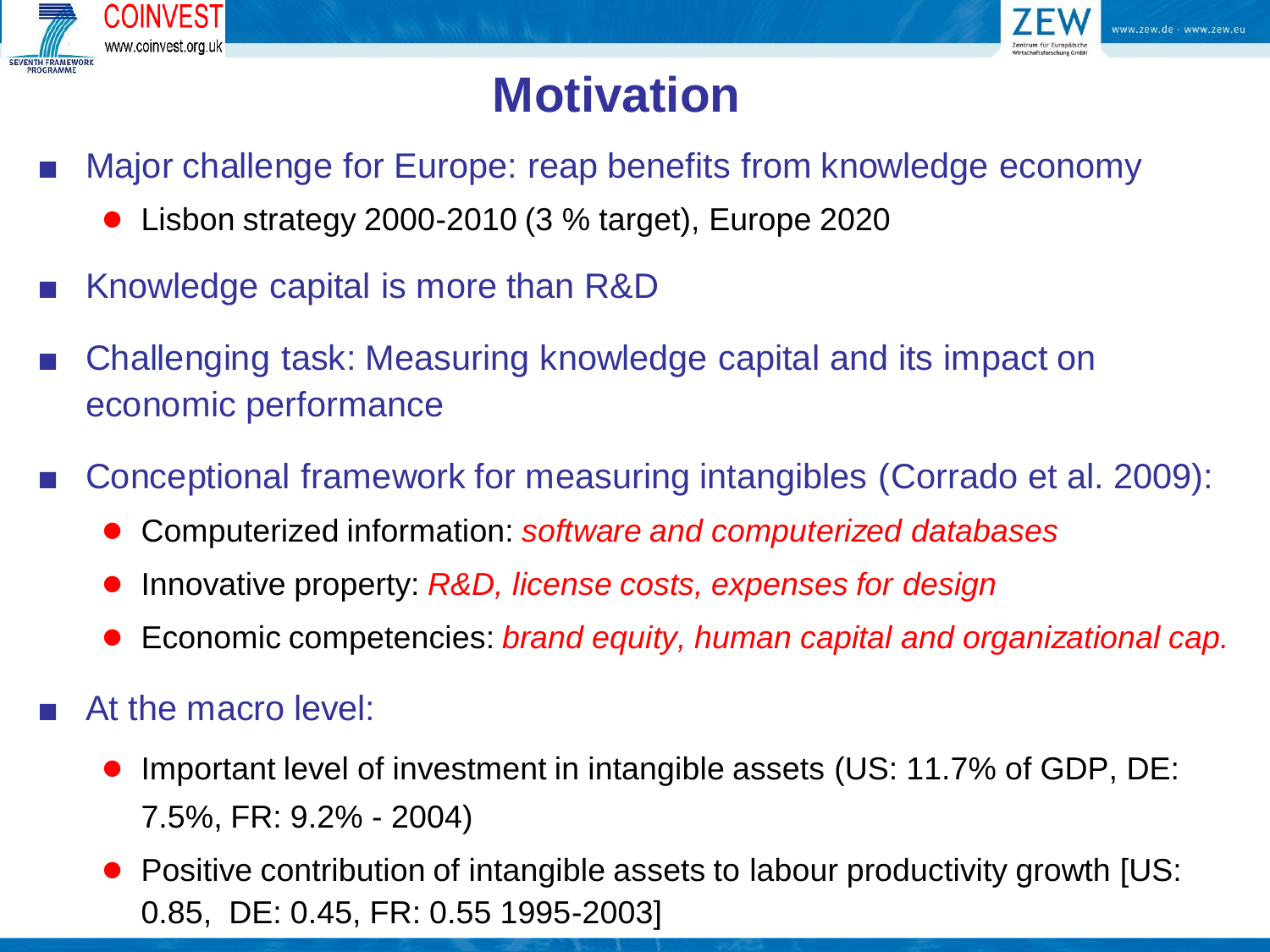



# **Motivation & Research Questions**

#### At the micro level:

- Much evidence on productivity enhancing effects of R&D and IT, less so on firm-specific training, organizational capital, brand equity or other types of intangibles
- Only few take them simultaneously into account or look at complementary effects between intangible investments

#### Research questions:

- Do all types of investments in intangible assets enhance productivity at the firm-level?
- Which types of intangibles are particularly productivity enhancing?
- To which extent do complementarity effects exist between intangibles?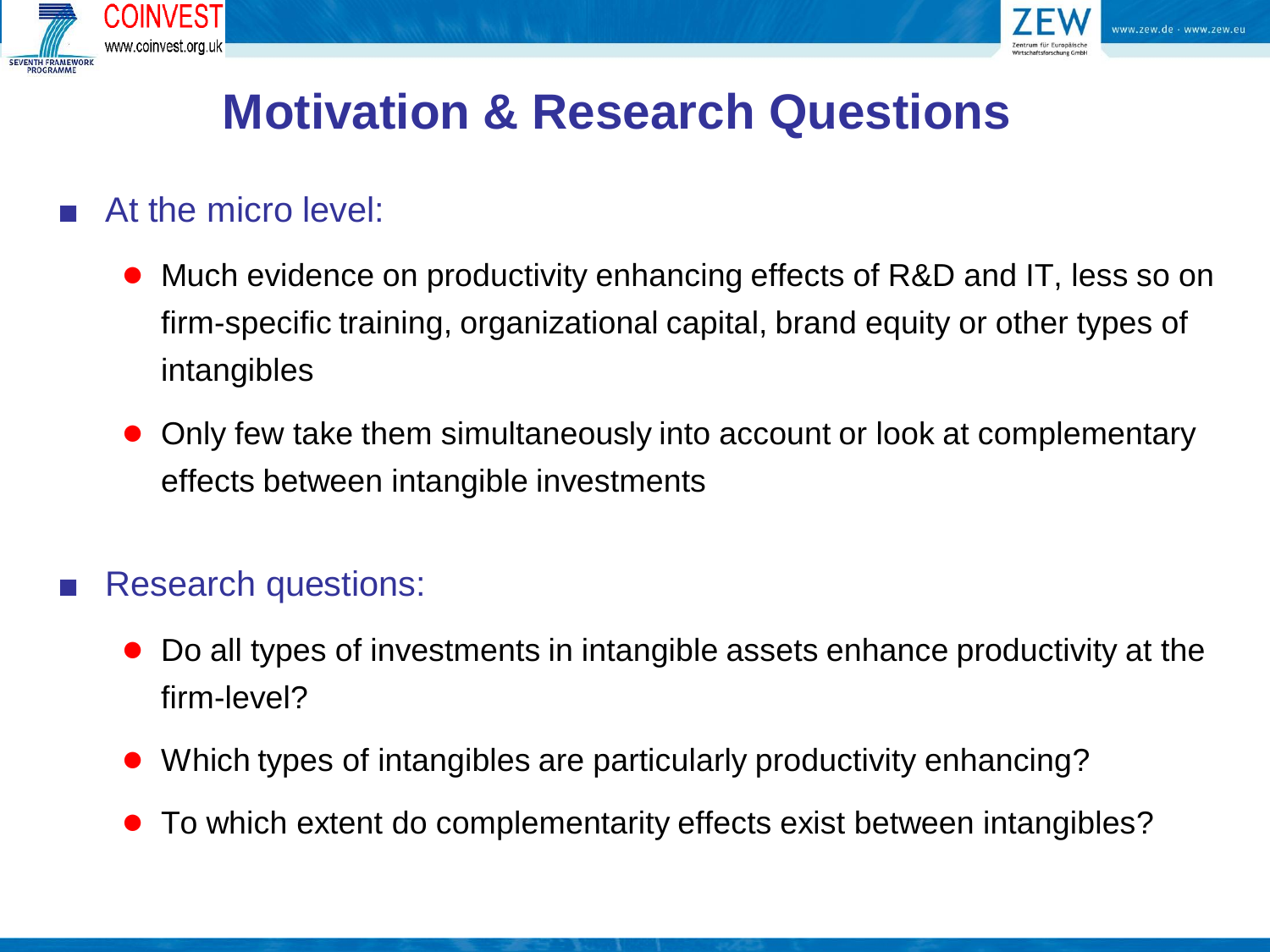



# **Previous Evidence**

- Impact of capitalized intangibles (Marrocu, Paci and Pontis 2010)
	- Significant productivity-enhancing effect of intangibles for 6 European countries: FR, IT, NL, ES, SWE, UK
	- Impact of intangible capital, however, is roughly *half as large as* that of physical capital (elasticity: 0.04-0.06)
	- Variation across countries relatively large: impact three times larger in UK than in Spain (reflection of differences in accounting standards?)
	- Flaw: rely on balance sheet data → only capitalized intangible assets
- Impact of capitalized vs expensed and intellectual (R&D+patents) vs customer (advertising + trademarks) capital (Bontempi and Mairesse 2008)
	- Strong positive relation between intangible capital and productivity levels, much weaker link for productivity growth
	- Intangible capital is *at least as productive* as tangible capital.
	- Productivity effects are higher for intellectual and capitalized intangible cap.
	- Limitation: No further distinction between different components or complementarities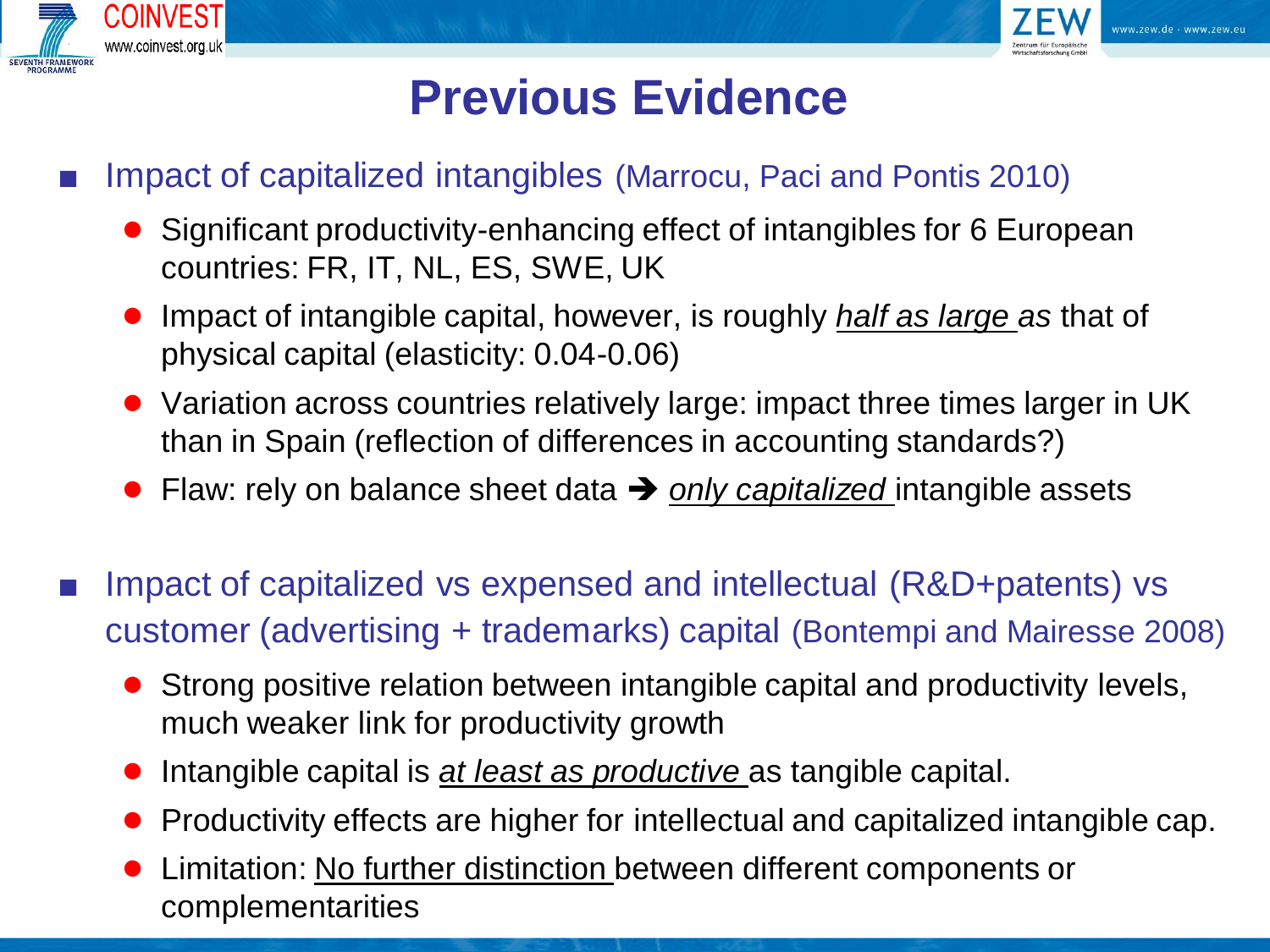



### **Simultaneous Analysis of Different Intangible Assets**

- Effect of training and R&D (Ballot et al. 2006)
	- Productivity effect of *training larger* than that of R&D in France and Sweden
	- Significant *complementarity* between training and R&D: Training (R&D) has a larger positive impact on productivity if the firm accumulates R&D capital (human capital).
- Effect of R&D, training, advertising and firm-specific organizational capital (Ramirez and Hachiya 2008)
	- Contribution of intangibles to productivity growth in Japanese firms
	- *Advertising* is one of the *most productive* inputs
	- Organizational capital crucial factor for productivity  $\rightarrow$  Drawback: no information on organizational capital, proxied by fixed effect
	- Did not investigate complementarities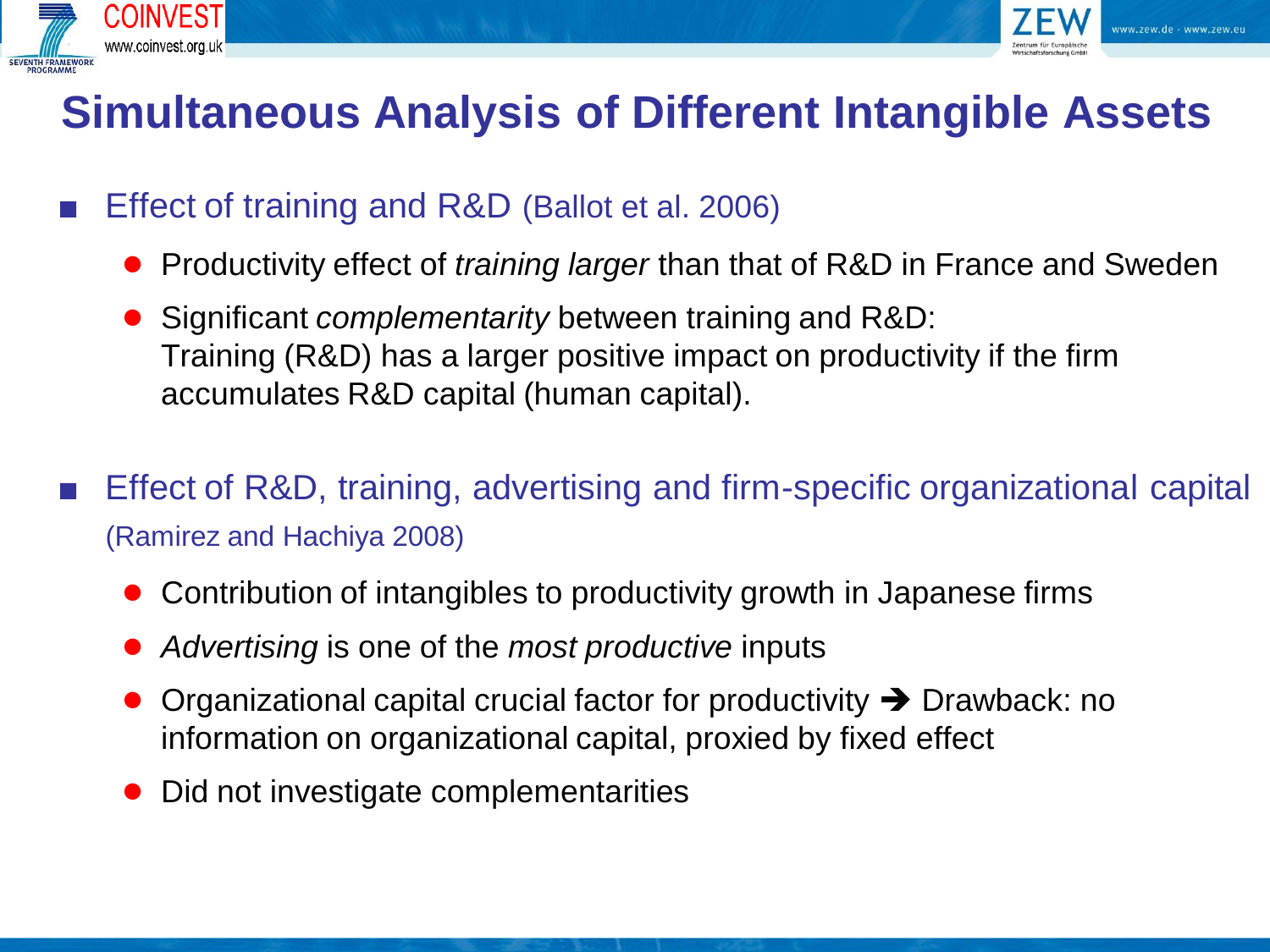



# **Econometric framework**

■ Extended Cobb-Douglas production function approach:

\n indeed Cobb-Douglas production function approach:\n 
$$
Q_{it} = Ae^{\lambda_t} \, L_{it}^{\alpha} \, K_{it}^{\beta} \, M_{it}^{\delta} \, IC_{it}^{\gamma_1} \, HC_{it}^{\gamma_2} \, BC_{it}^{\gamma_3} \, OC_{it}^{\gamma_4} \, e^{u_{it}}
$$
\n

Q: output, L: labour, K: physical capital, M: material

- λ: exogenous technological change,
- u: error term
- IC: innovative capital
- HC: firm-specific human capital
- BC: brand (reputation) capital
- OC: organizational capital
- As log specification:

1 2 3 4 ( ) ( ) ( ) ( ) ( ) ( ) *it it it it it it it it it it it it it it it t it q l a l k l m l ic l hc l bc l oc l u* 

with

$$
\mu = \alpha + \beta + \delta + \gamma_1 + \gamma_2 + \gamma_3 + \gamma_4 - 1
$$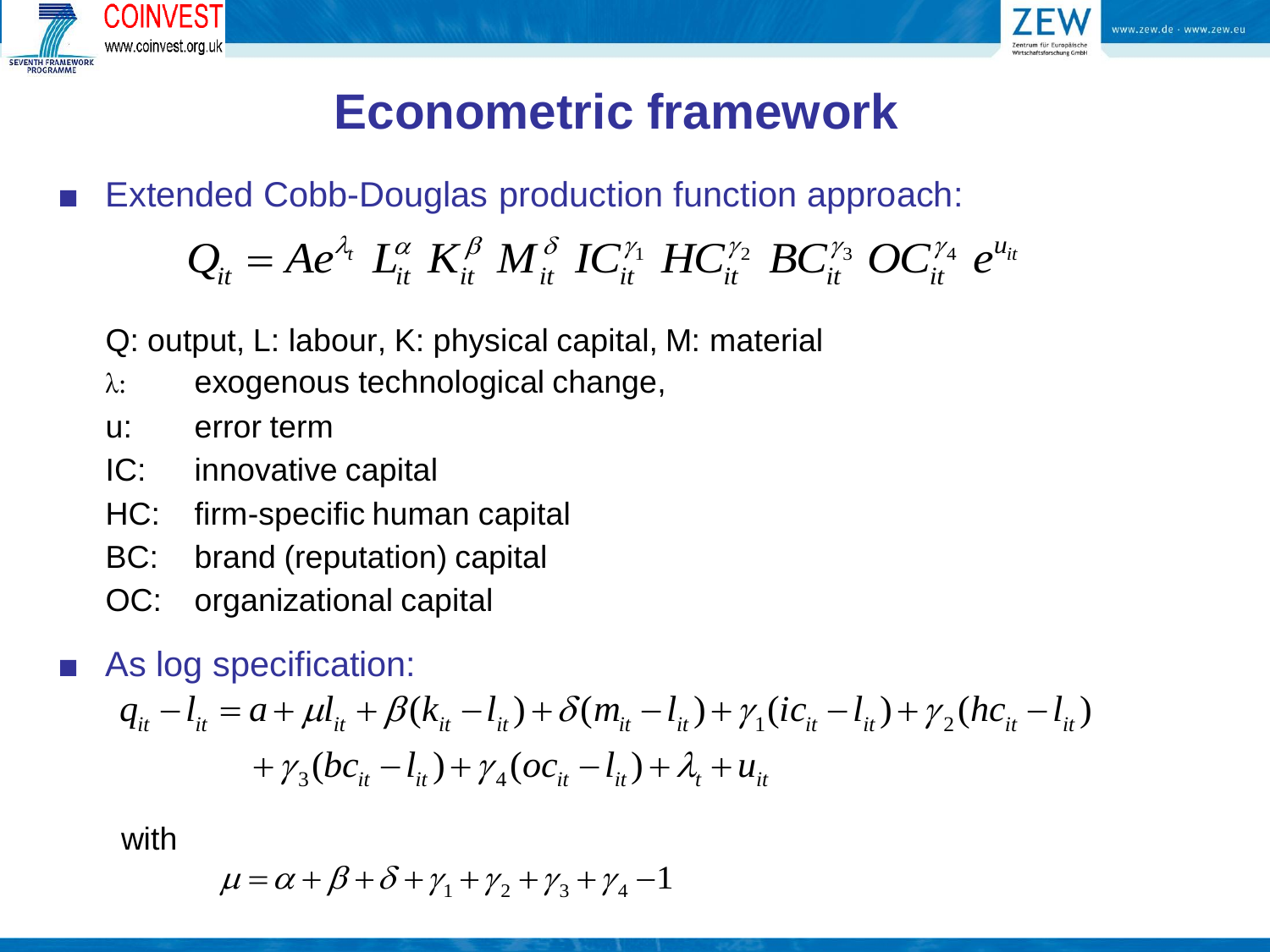



# **Data: Mannheim Innovation Panel**

- Mannheim Innovation Panel (MIP):
	- Official annual innovation survey in the German manufacturing, mining, energy and water supply industry and most business services
	- Conducted by ZEW on behalf of German ministry on education and research
	- German contribution to the European-wide harmonized Community Innovation Surveys CIS (every two years).
	- Representative for German firms with 5 and more employees
- Merged with EPO patent data and German and European trademark data
- Sample period: surveys 2007-2011 (time period: 2006-2010)
- Unbalanced panel:
	- 11,022 observations and 6,235 firms (average participation of 1.78)

| <b>Number of participation</b> |      |      | 3    |      |      |
|--------------------------------|------|------|------|------|------|
| <b>Firms</b>                   | 3634 | 1241 | 761  | 370  | 229  |
| <b>Observations</b>            | 3634 | 2482 | 2283 | 1480 | 1145 |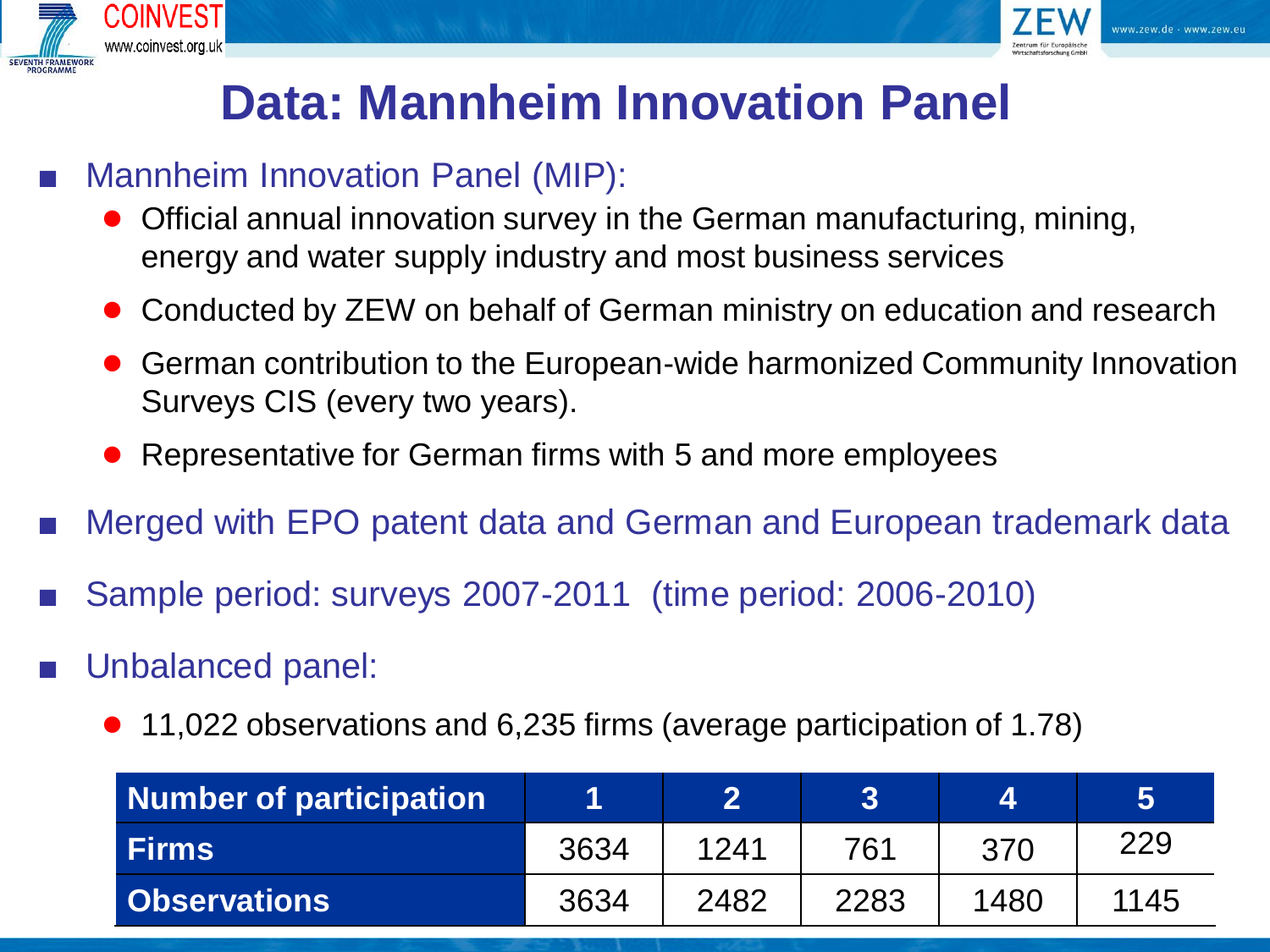



## **Variables**

#### **Dependent variable:**

**Labour productivity:** log (sales/employee)

#### **Explanatory variables I:**

- **Labour** : log (# employees)
	- To avoid double counting: correct total # of employees for R&D employees
- **Physical capital:** log (tangible assets / employee)
- **Material:**  $log (material expenses / employees)$
- **Controls:**
	- East Germany, export intensity, group, time and industry dummies

All expenditure are deflated using appropriate industry price indices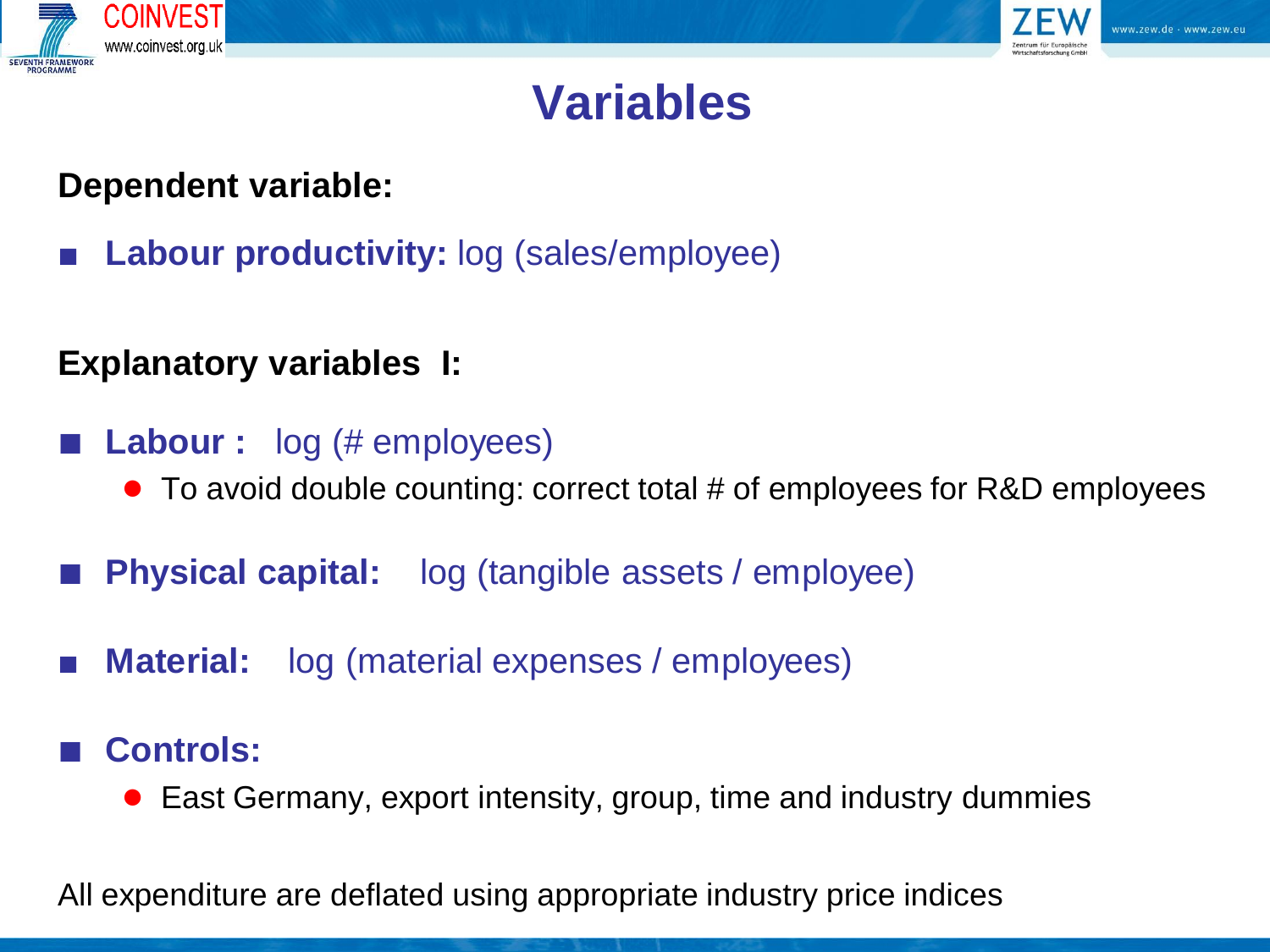



# **Knowledge-related Intangible Input Factors**

### **Basic model: 3 types**

– *Innovative Capital, Human Capital* and *Brand Capital*

### **Innovative Capital: R&D, Design&Licenses, Patent stock**

- **R&D:** log (R&D expenditure / employee)
	- Deflated using R&D deflator: weighted sum of deflators on labour costs, investments and intermediate inputs at NACE 2 digit level
- **Design& licenses:** log (expenses for design, licenses, product preparation related to innovation / employee)
	- Captures innovative capital that is not related to R&D activities
	- Deflated using R&D deflator
- **Patent stock:** log(patent stock/employee)
	- output oriented indicator of a firm's knowledge capital
	- number of EPO patent applications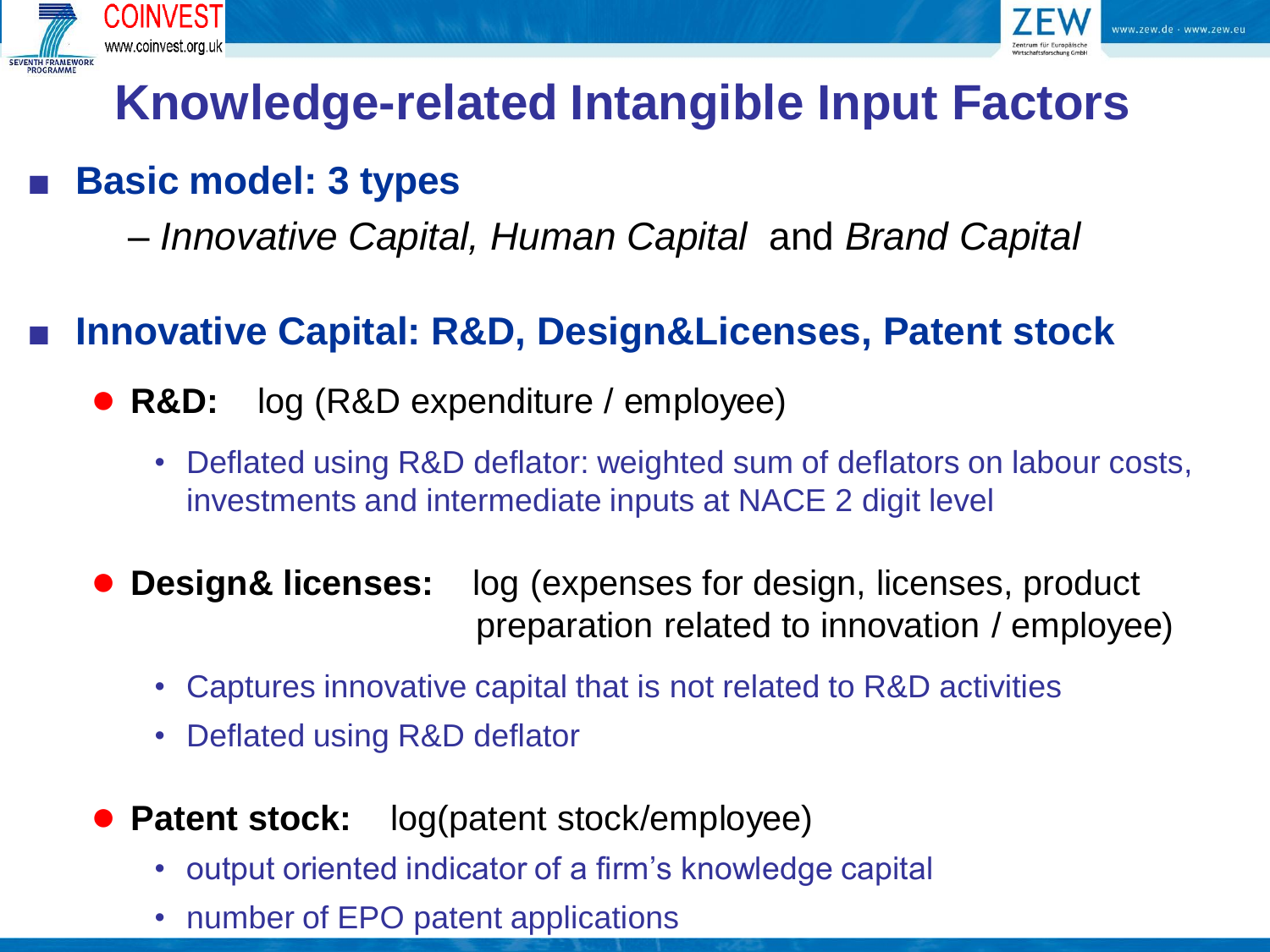



# **Knowledge-related Intangible Input Factors**

### **Brand Capital:**

- **Marketing expenditure:** log (marketing expenditure / employee)
	- Deflated using price deflator of industry 731 (advertising)
- **Trademark stock:** log (accum. number of trademarks / employee)

### ■ **Human Capital:**

- **Training expenditure:** log (training expenditure / employee)
	- Deflated using deflator on labour costs
- **Share of high skilled employees:** share of employees with

university or college degree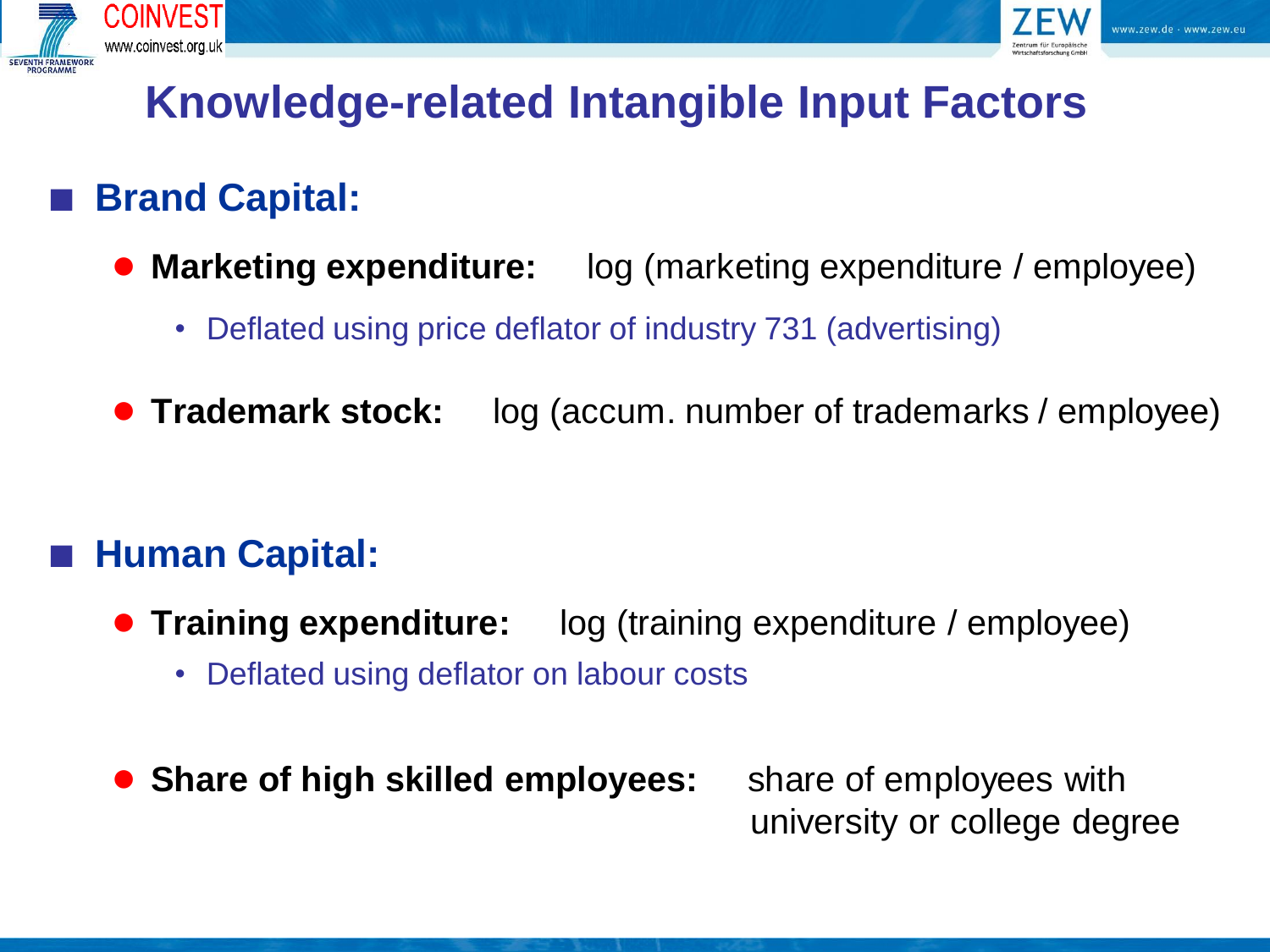



### **Knowledge-related Intangible Input Factors**

### **Extended model: Accounting for Organizational Capital**

- No comparable quantitative measure available for organizational capital
- Introduction of an organizational innovation  $(0/1)$  as proxy for some kind of organizational investment
- Information is only available for the 2006, 2008 and 2010 cross-section (sample size: 7,538).
- **J** 3 dummies whether firm has introduced within the previous three years

#### ● **New business processes**

(e.g. quality management systems, supply chain management systems, lean production, matrix organization, knowledge management systems)

#### ● **New workplace organization**

(e.g. decentralization or centralization of decision making, job rotation, team work, basic realignment of departments)

#### ● **New external relationships**

(e.g. alliances, coop. agreements, outsourcing, customer relationship, supplier integration)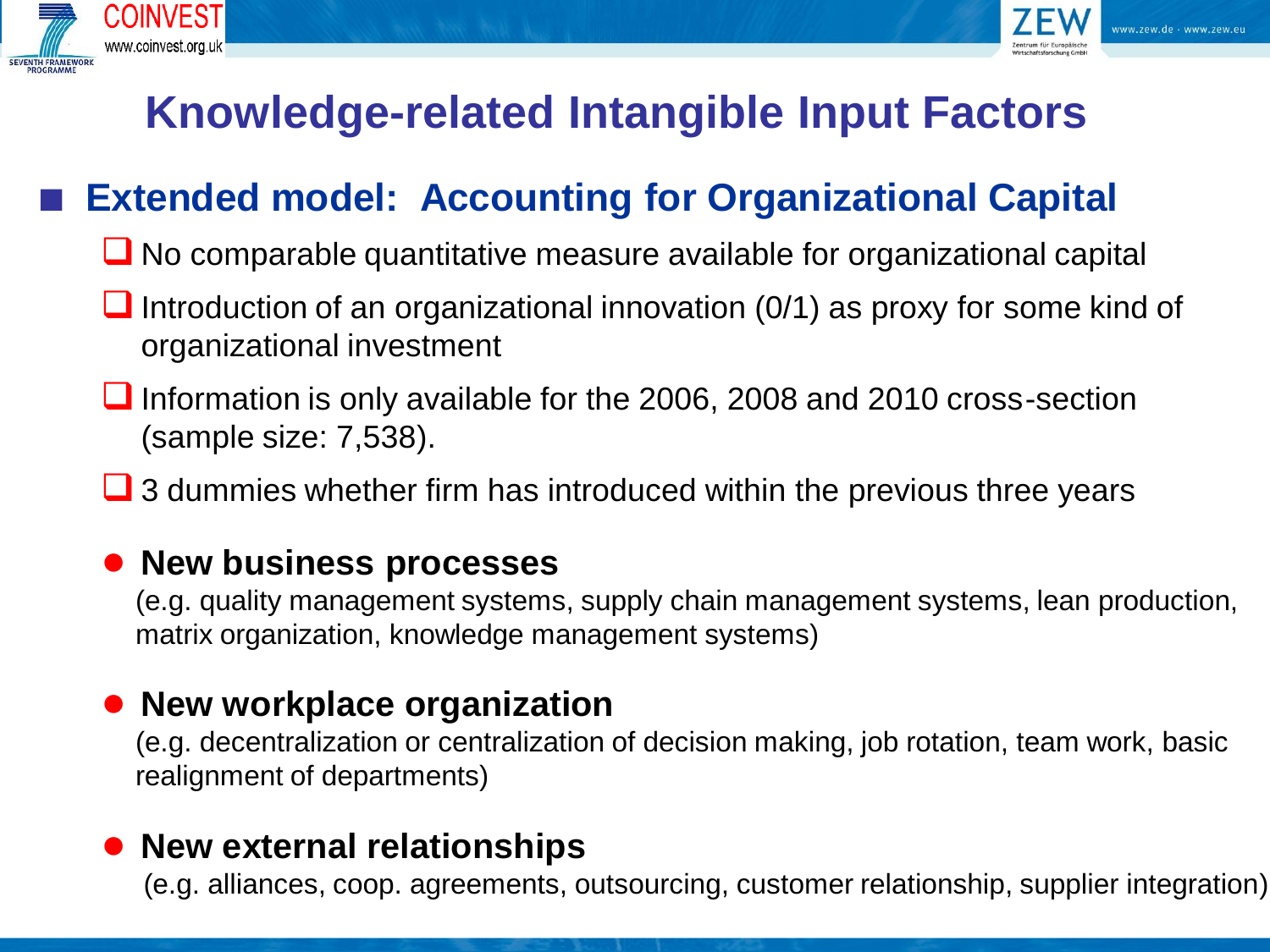



## **Proportion of Firms Investing in Intangible Assets**

| д                         |             |      |          |      |      |          |
|---------------------------|-------------|------|----------|------|------|----------|
|                           | Full sample | 2006 | 2007     | 2008 | 2009 | 2010     |
| <b>Innovative Capital</b> |             |      |          |      |      |          |
| R&D                       | 0.42        | 0.41 | $0.42\,$ | 0.40 | 0.43 | 0.44     |
| Design & Licenses         | 0.36        | 0.42 | 0.40     | 0.34 | 0.31 | 0.33     |
| Patent Stock              | 0.15        | 0.14 | 0.15     | 0.13 | 0.18 | 0.16     |
| Human Capital             |             |      |          |      |      |          |
| Firm-specific Training    | 0.88        | 0.91 | 0.88     | 0.87 | 0.85 | 0.86     |
| High Skilled Labour       | 0.88        | 0.90 | 0.89     | 0.87 | 0.89 | 0.89     |
| <b>Branding Capital</b>   |             |      |          |      |      |          |
| Marketing                 | 0.82        | 0.79 | 0.86     | 0.86 | 0.79 | 0.82     |
| Trademark Stock           | 0.37        | 0.36 | 0.37     | 0.34 | 0.37 | 0.39     |
| Organizational Capital    |             |      |          |      |      |          |
| <b>Business Process</b>   | 0.39        | 0.49 |          | 0.35 |      | $0.36\,$ |
| Labour Organization       | $0.36\,$    | 0.42 |          | 0.32 |      | 0.34     |
| Relationmanagement        | 0.25        | 0.31 |          | 0.20 |      | 0.24     |
| Controls                  |             |      |          |      |      |          |
| East Germany              | $0.34\,$    | 0.33 | 0.34     | 0.33 | 0.37 | 0.33     |
| Group                     | 0.36        | 0.36 | $0.38\,$ | 0.34 | 0.38 | 0.38     |
| Export                    | 0.55        | 0.57 | 0.55     | 0.52 | 0.55 | 0.55     |
|                           |             |      |          |      |      |          |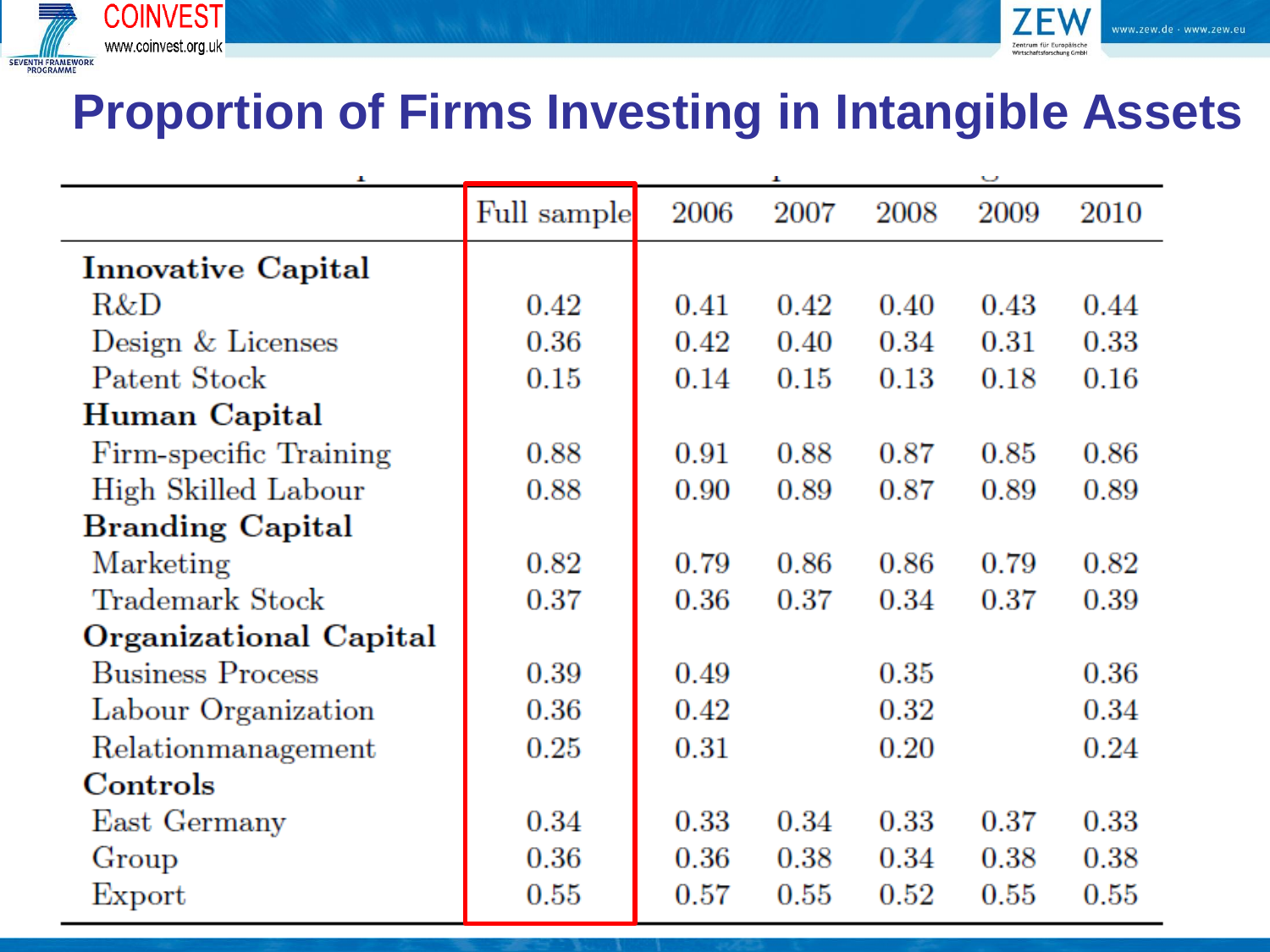



### **Expenditure on Intangible Assets**

|                           | Median | Mean   | SD      | Min     | Max       |
|---------------------------|--------|--------|---------|---------|-----------|
| Productivity              |        |        |         |         |           |
| Level                     | 133.81 | 218.60 | 375.18  | 1.67    | 16448.67  |
| Growth                    | 0.01   | 0.01   | 0.33    | $-5.56$ | 3.98      |
| <b>Traditional Inputs</b> |        |        |         |         |           |
| Capital                   | 28.08  | 135.49 | 465.80  | 0.05    | 14693.95  |
| Labour                    | 50.52  | 825.02 | 6029.28 | 1.00    | 175000.00 |
| Material                  | 49.19  | 109.04 | 277.18  | 0.05    | 16448.67  |
| <b>Innovative Capital</b> |        |        |         |         |           |
| R&D                       | 0.00   | 5.22   | 29.47   | 0.00    | 1000.00   |
| Design & Licenses         | 0.00   | 1.52   | 11.37   | 0.00    | 921.60    |
| Patent Stock              | 0.00   | 0.00   | 0.04    | 0.00    | 1.99      |
| Human Capital             |        |        |         |         |           |
| Firm-specific Training    | 0.26   | 0.58   | 1.28    | 0.00    | 60.00     |
| High Skilled Labour       | 0.10   | 0.20   | 0.23    | 0.00    | $1.00\,$  |
| <b>Branding Capital</b>   |        |        |         |         |           |
| Marketing                 | 0.34   | 2.11   | 8.53    | 0.00    | 500.00    |
| Trademark Stock           | 0.00   | 0.04   | 0.15    | 0.00    | 4.00      |

Measured in thousand € per employee (except patent stock and trademark stock)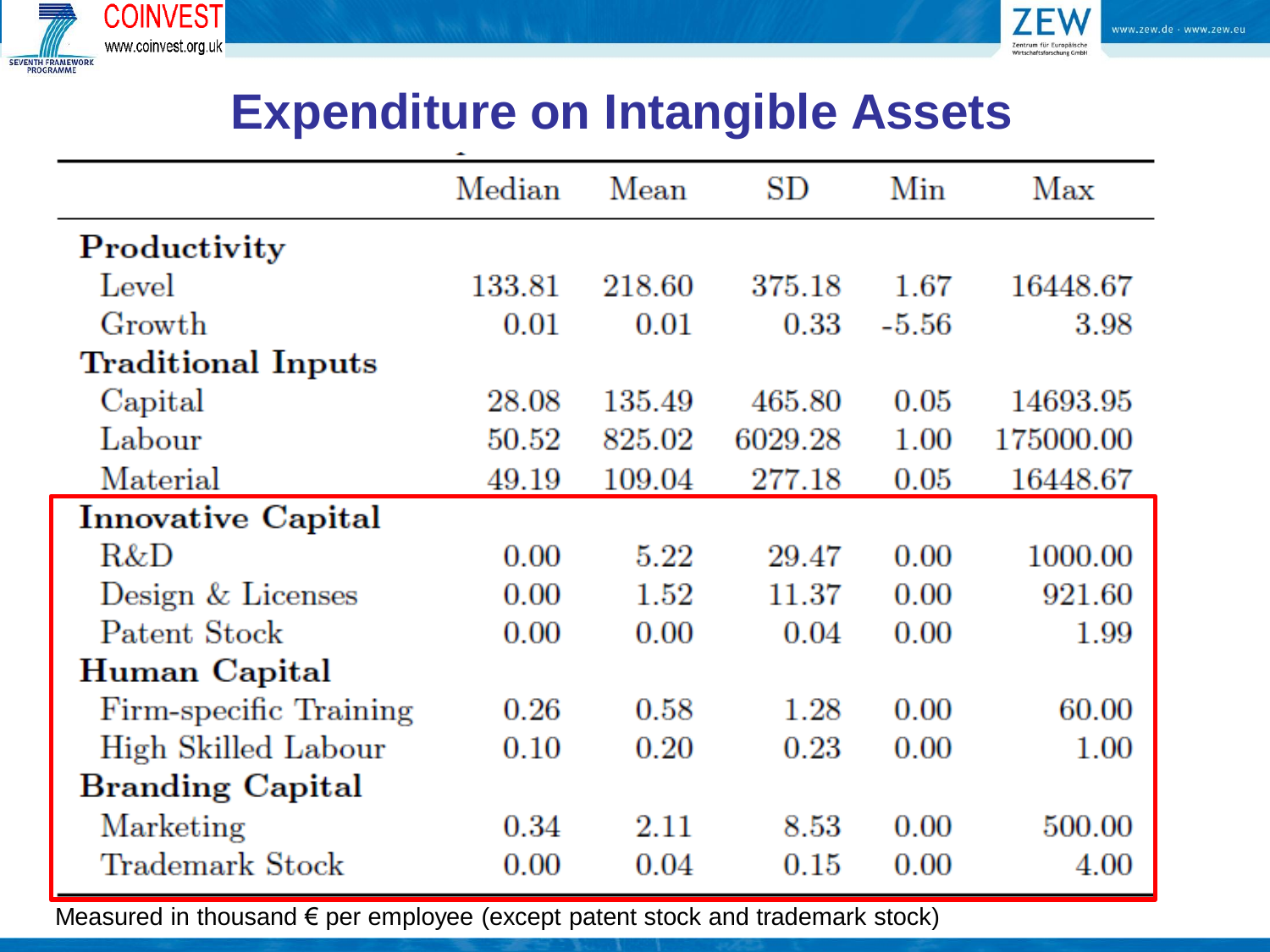



# **Labour Productivity Differences Between Firms Investing and Not Investing in Intangible Capital**

|                               | Non-Investors | Investors | High investing firms |
|-------------------------------|---------------|-----------|----------------------|
| <b>Innovative Capital</b>     |               |           |                      |
| R&D                           | 196.6         | 249.3     | 310.7                |
| Design & Licenses             | 199.6         | 252.7     | 291.1                |
| Patent Stock                  | 204.7         | 298.2     | 293.3                |
| Human Capital                 |               |           |                      |
| Firm-specific Training        | 151.0         | 228.1     | 283.1                |
| High Skilled Labour           | 143.0         | 228.6     | 258.6                |
| <b>Branding Capital</b>       |               |           |                      |
| Marketing                     | 188.4         | 225.1     | 282.4                |
| <b>Trademark Stock</b>        | 176.8         | 291.1     | 286.3                |
| <b>Organizational Capital</b> |               |           |                      |
| <b>Business Process</b>       | 199.2         | 230.9     |                      |
| Labour Organization           | 199.5         | 233.4     |                      |
| Relationmanagement            | 197.6         | 253.4     |                      |

Measured in thousand  $\epsilon$  per employee (except patent stock and trademark stock)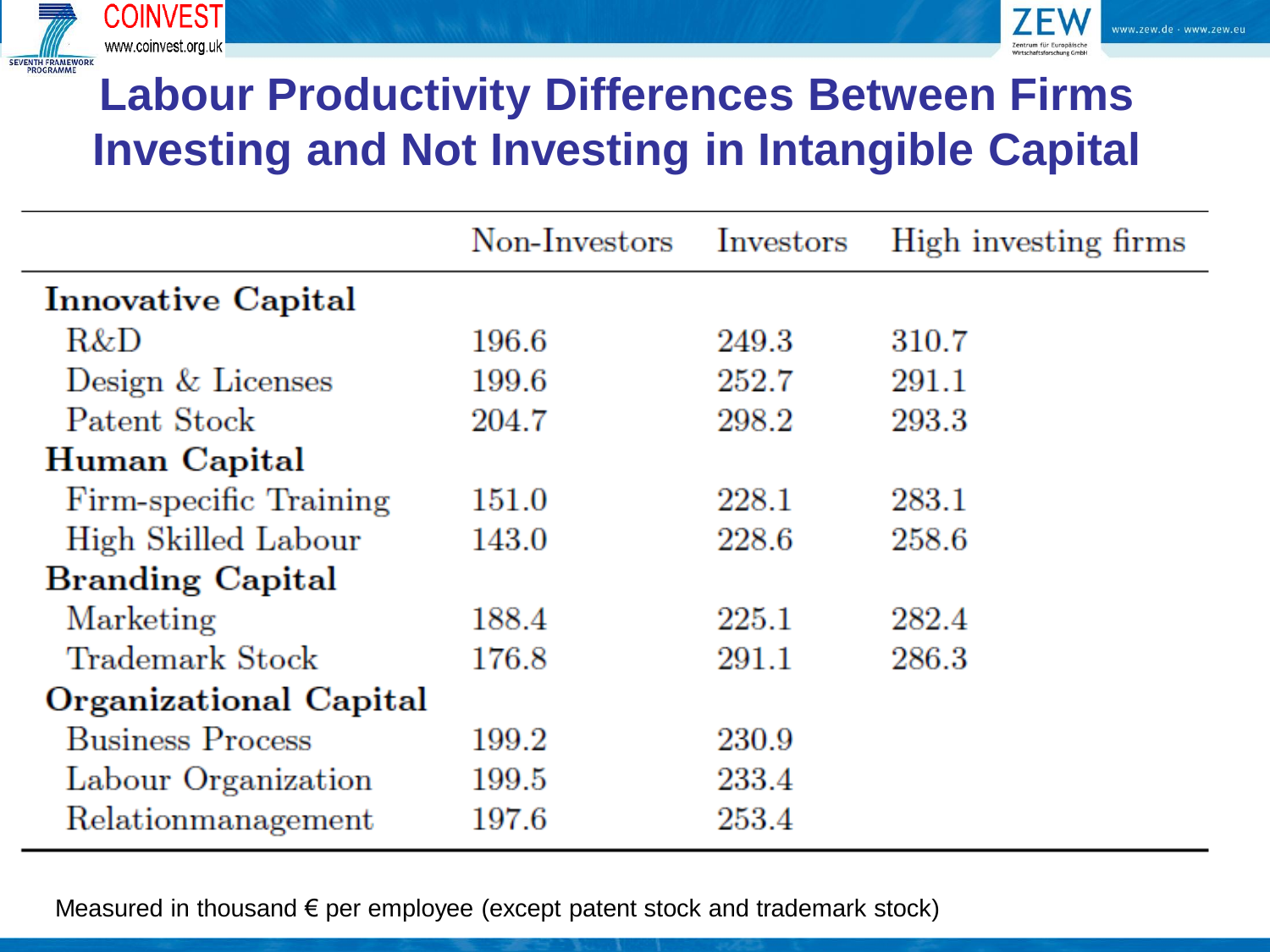



### **Impact of Intangibles on Firm-Level Productivity**

|                         | $\left(1\right)$ | $\left( 2\right)$ | $\left(3\right)$ | (4)        | (5)                                                         | (6)        |
|-------------------------|------------------|-------------------|------------------|------------|-------------------------------------------------------------|------------|
| Capital                 | $0.215***$       | $0.191***$        | $0.181***$       | $0.179***$ | $0.163***$                                                  | $0.164***$ |
| Labour                  | $0.041***$       | 0.006             | $-0.004$         | 0.002      | 0.008                                                       | 0.003      |
| Material                | $0.401***$       | $0.387***$        | $0.381***$       | $0.374***$ | $0.372***$                                                  | $0.364***$ |
| East Germany            |                  |                   |                  |            | $-0.151***$ $-0.160***$ $-0.165***$ $-0.134***$ $-0.156***$ |            |
| Group                   |                  | $0.146***$        | $0.139***$       | $0.126***$ | $0.136***$                                                  | $0.121***$ |
| <b>Export Intensity</b> |                  | $0.168***$        | $0.097***$       | $0.134***$ | $0.133***$                                                  | $0.087***$ |
| Innovative Capital      |                  |                   |                  |            |                                                             |            |
| R&D                     |                  |                   | $0.056***$       |            |                                                             | $0.033***$ |
| Design & Licenses       |                  |                   | $0.008***$       |            |                                                             | $0.005*$   |
| Patent Stock            |                  |                   | $0.018***$       |            |                                                             | $0.011*$   |
| Human Capital           |                  |                   |                  |            |                                                             |            |
| Training                |                  |                   |                  | $0.068***$ |                                                             | $0.047***$ |
| High Skilled Labour     |                  |                   |                  | $0.337***$ |                                                             | $0.250***$ |
| <b>Branding Capital</b> |                  |                   |                  |            |                                                             |            |
| Marketing               |                  |                   |                  |            | $0.048***$                                                  | $0.034***$ |
| Trademark Stock         |                  |                   |                  |            | $0.038***$                                                  | $0.027***$ |
| Adjusted $R^2$          | 0.684            | 0.697             | 0.706            | 0.712      | 0.709                                                       | 0.720      |
| W Time                  | 0.003            | 0.014             | 0.007            | 0.026      | 0.000                                                       | 0.000      |
| W Industry              | 0.000            | 0.000             | 0.000            | $0.000\,$  | 0.000                                                       | 0.000      |
| Observations            | 11,022           | 11,022            | 11,022           | 11,022     | 11,022                                                      | 11,022     |

Estimation method: Olley-Pakes estimation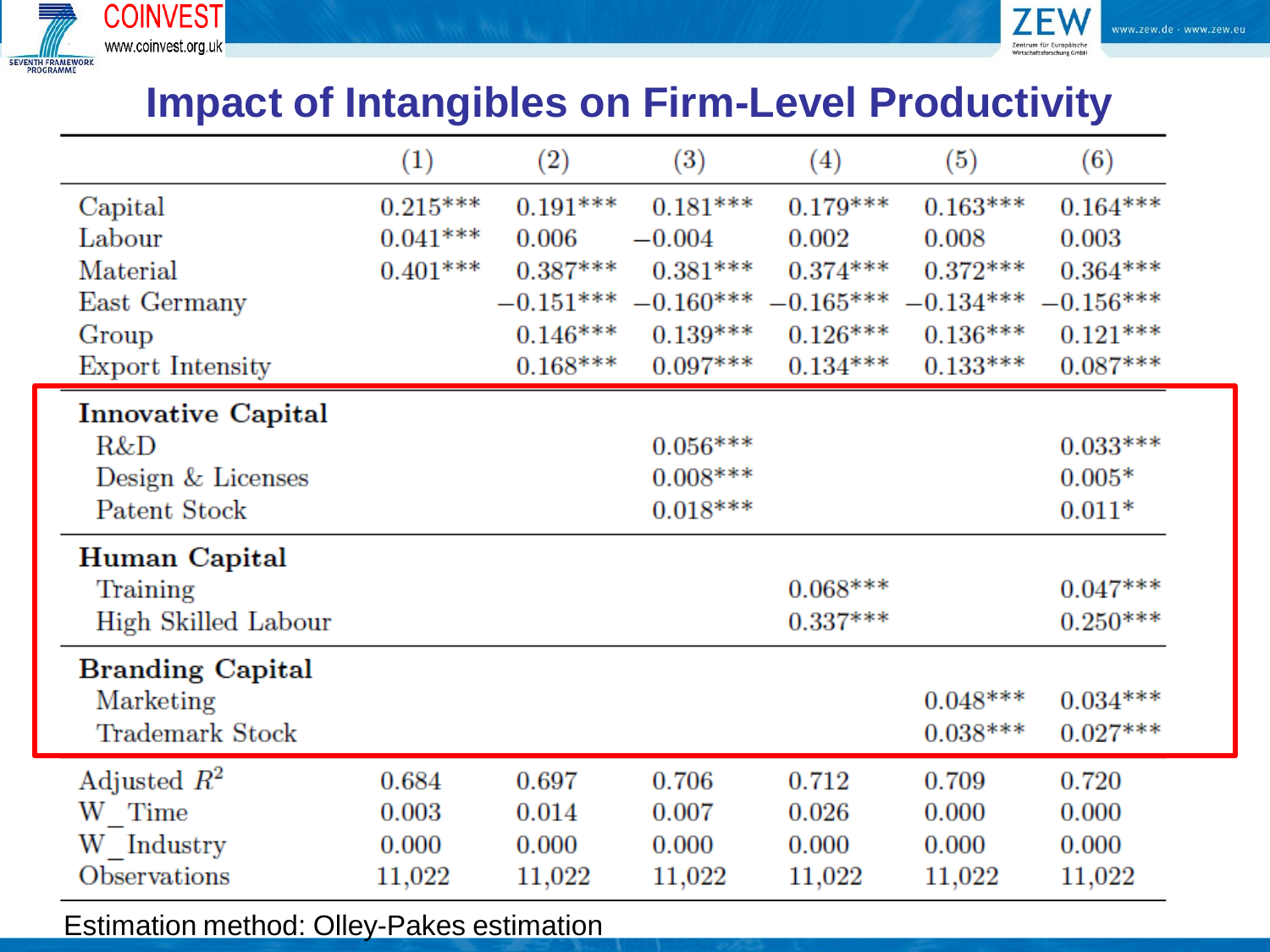

### **Exploring the Role of Organizational Capital on Productivity**

vww.zew.de · www.zew.eu

|                           | (1)        | (2)        | (3)        | (4)        | (5)        | (6)        | (7)                                                                | (8)        |
|---------------------------|------------|------------|------------|------------|------------|------------|--------------------------------------------------------------------|------------|
| Capital                   | $0.196***$ | $0.181***$ | $0.152***$ | $0.177***$ | $0.152***$ | $0.151***$ | $0.173***$                                                         | $0.169***$ |
| Labour                    | $0.052***$ | $0.017**$  | $0.012*$   | $0.019***$ | $0.019**$  | $0.019**$  | $-0.005$                                                           | 0.009      |
| Material                  | $0.404***$ | $0.390***$ | $0.384***$ | $0.378***$ | $0.372***$ | $0.366***$ | $0.381***$                                                         | $0.373***$ |
| East Germany              |            |            |            |            |            |            | $-0.157***-0.167***-0.168***-0.137***-0.158***-0.166***-0.166****$ |            |
| Belonging to a Group      |            | $0.143***$ | $0.138***$ | $0.122***$ | $0.133***$ | $0.119***$ | $0.135***$                                                         | $0.124***$ |
| <b>Export Intensity</b>   |            | $0.148***$ | $0.087***$ | $0.115***$ | $0.111***$ | $0.071***$ | $0.109***$                                                         | $0.095***$ |
| Organizational Capital    |            |            |            |            |            |            |                                                                    |            |
| <b>Business Process</b>   | $0.047***$ | $0.049***$ | $0.031**$  | 0.021      | $0.035***$ | 0.015      | $0.028**$                                                          | $0.024*$   |
| Labour Organization       | $-0.015$   | $-0.018$   | $-0.021$   | $-0.023*$  | $-0.018$   | $-0.021$   | $-0.023*$                                                          | $-0.027**$ |
| Relationmanagement        | $0.028**$  | 0.021      | $-0.002$   | $-0.001$   | $-0.004$   | $-0.020$   | 0.003                                                              | $-0.014$   |
| <b>Innovative Capital</b> |            |            |            |            |            |            |                                                                    |            |
| R&D                       |            |            | $0.060***$ |            |            | $0.035***$ | $0.064***$                                                         | $0.051***$ |
| Design & Licenses         |            |            | $0.013***$ |            |            | $0.009***$ | 0.002                                                              | $0.045***$ |
| Patent Stock              |            |            | $0.015*$   |            |            | 0.010      | $0.040**$                                                          | $0.047**$  |
| Human Capital             |            |            |            |            |            |            |                                                                    |            |
| Firm-specific Training    |            |            |            | $0.066***$ |            | $0.042***$ | $0.092***$                                                         | $0.106***$ |
| High Skilled Labour       |            |            |            | $0.337***$ |            | $0.241***$ | $0.140***$                                                         | $0.121***$ |
| <b>Branding Capital</b>   |            |            |            |            |            |            |                                                                    |            |
| Marketing                 |            |            |            |            | $0.072***$ | $0.053***$ | 0.014                                                              | $0.110***$ |
| <b>Trademark Stock</b>    |            |            |            |            | $0.025***$ | $0.016**$  | $0.085***$                                                         | $0.068***$ |
| Adjusted $R^2$            | 0.677      | 0.690      | 0.699      | 0.704      | 0.704      | 0.714      | 0.698                                                              | 0.707      |
| W Time                    | 0.144      | 0.103      | 0.085      | 0.062      | 0.010      | 0.006      | 0.094                                                              | 0.046      |
| W Industry                | 0.000      | 0.000      | 0.000      | 0.000      | 0.000      | 0.000      | 0.000                                                              | 0.000      |
| Observations              | 7,538      | 7,538      | 7,538      | 7,538      | 7,538      | 7,538      | 7,538                                                              | 7,538      |

(7) Dummies for R&D, OIC, HC, BC; (8) dummies for RD, OIC, HC, BC being 1 for above industry median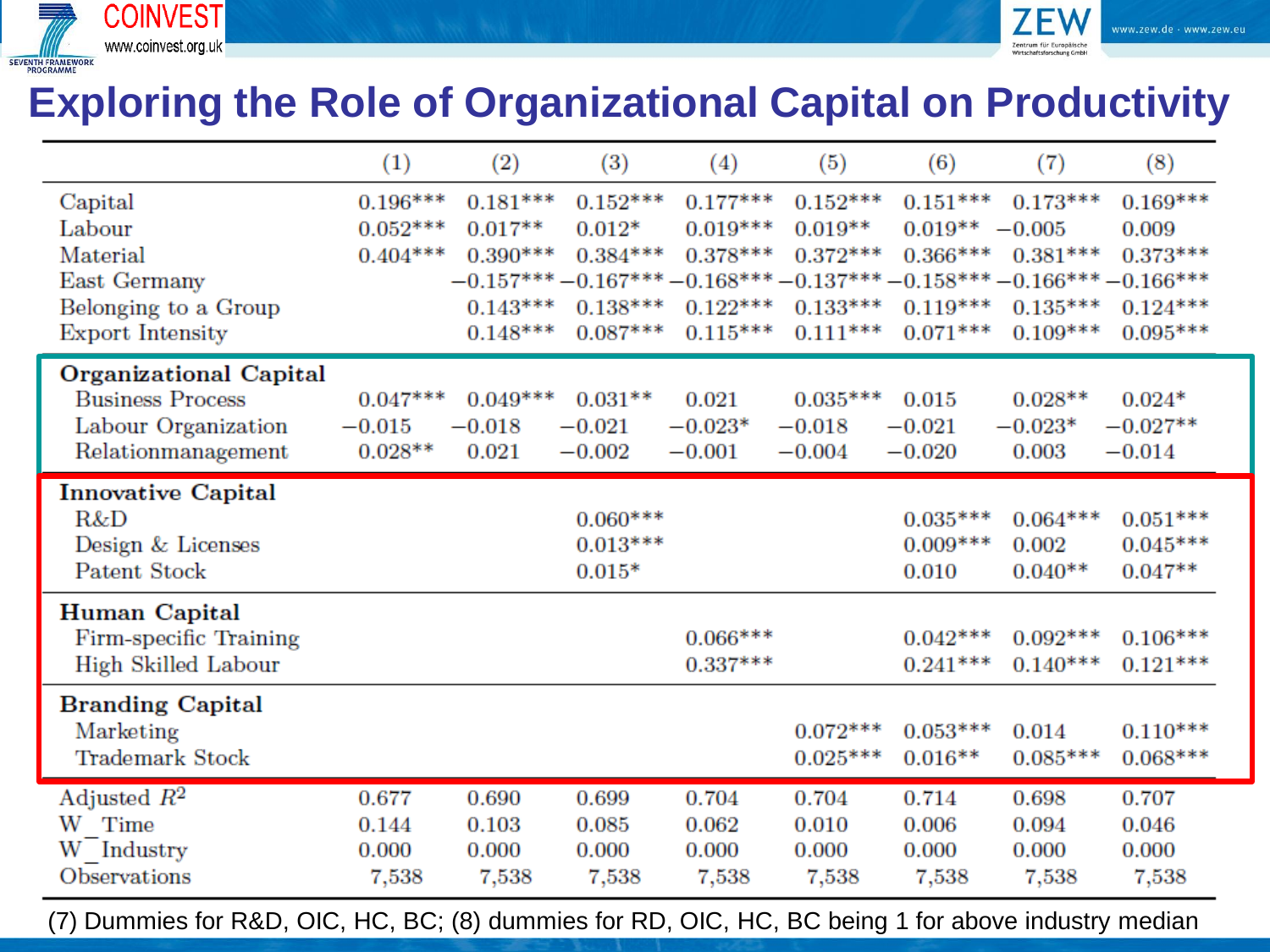



# **Complementarity Between Intangibles**

### Definition:

● Complementarity (substitutability) between two intangibles is defined as an increase (decrease) in productivity effect of one intangible asset through the investment in another intangible.

### **Methodology**

- Carree et al. (2011): approach to test for complementarity for quantitative variables
- Having seven intangible assets, 21 complementarity relationships are feasible
- Approach implies simultaneous of test  $32$  (=  $2n^2$ ) constraints in the multiple-restrictions test
- Following table provides results only for those combinations that turn out to be significant.
- Because of multiple restrictions, significance level of the combined hypotheses is adjusted by the Bonferroni procedure.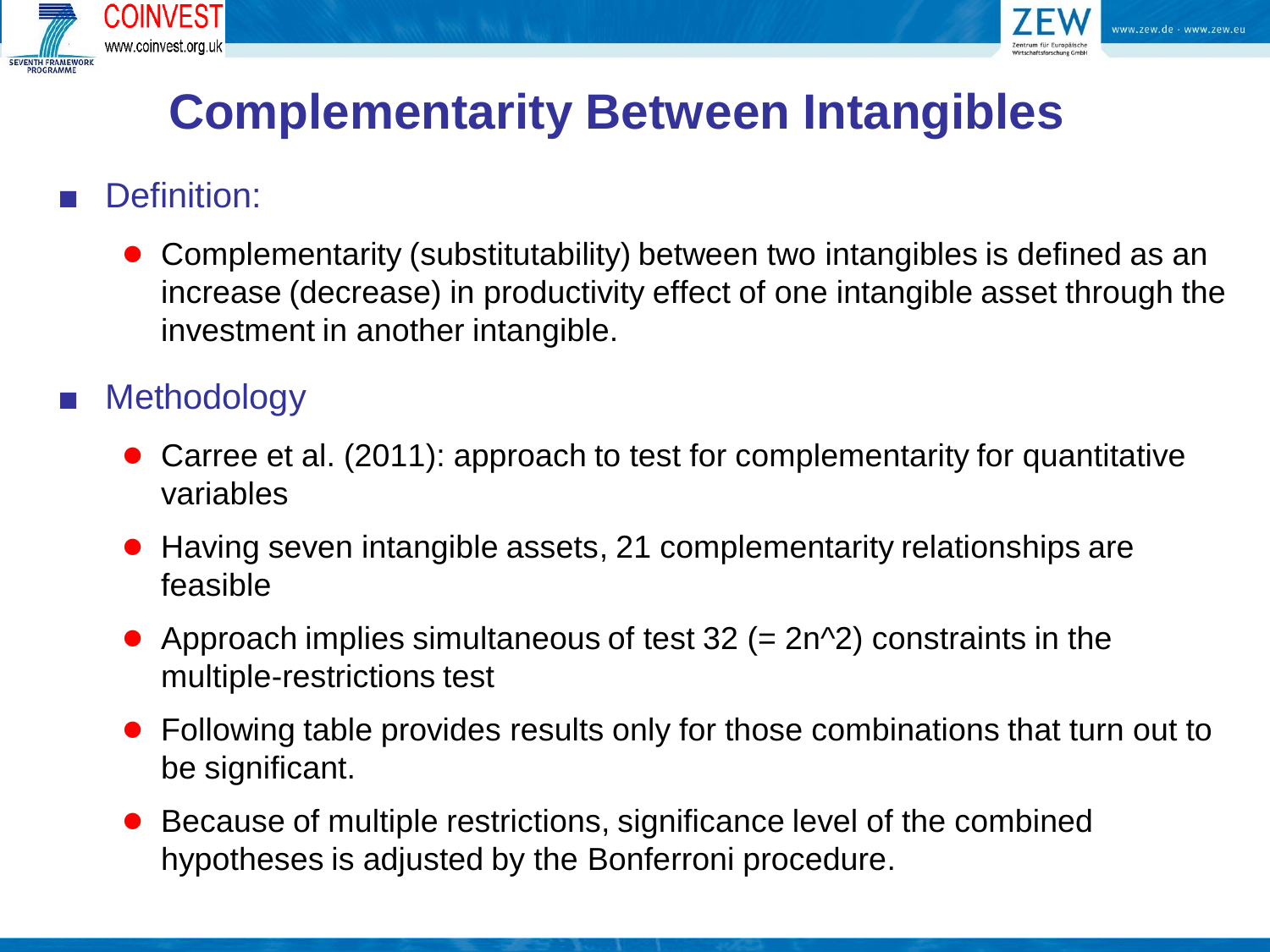



### **Complementarity Between Intangibles**

| Test             | $\left( 1\right)$<br>RDxP | $\left( 2\right)$<br>DLxSL | $\left(3\right)$<br><b>DLxTM</b> | $\left( 4\right)$<br>TxSL | (5)<br><b>TxTM</b> | (6)<br><b>SLxTM</b> | (7)<br><b>MxTM</b> |
|------------------|---------------------------|----------------------------|----------------------------------|---------------------------|--------------------|---------------------|--------------------|
| H1               |                           |                            |                                  | $(--)$                    |                    |                     |                    |
| $_{\rm H2}$      |                           |                            |                                  |                           |                    |                     |                    |
| H3               | $(+)$                     |                            |                                  | $(--)$                    |                    |                     |                    |
| H4               |                           |                            |                                  | $(--)$                    |                    |                     |                    |
| H5               |                           |                            |                                  | $(--)$                    |                    |                     |                    |
| H6               |                           |                            |                                  |                           |                    |                     |                    |
| H7               |                           |                            |                                  | $(--)$                    |                    |                     |                    |
| H8               |                           |                            |                                  |                           |                    |                     |                    |
| H9<br><b>H10</b> |                           |                            |                                  |                           |                    |                     |                    |
| H11              |                           |                            |                                  | $(---)$                   | $(--)$             |                     |                    |
| H12              | $(++)$                    |                            |                                  | $(--)$                    |                    |                     |                    |
| <b>H13</b>       | $(+)$                     |                            |                                  |                           |                    |                     |                    |
| H14              |                           |                            |                                  | $(--)$                    |                    |                     |                    |
| <b>H15</b>       |                           |                            |                                  |                           | $(-)$              |                     |                    |
| H16              |                           |                            |                                  |                           |                    |                     | $(+)$              |
| <b>H17</b>       |                           | $(- -)$                    | $(-)$                            | $(---)$                   |                    |                     |                    |
| H18              |                           |                            |                                  | $(--)$                    |                    |                     |                    |
| H19              |                           |                            |                                  |                           |                    |                     |                    |
| <b>H20</b>       |                           |                            |                                  |                           |                    |                     |                    |
| H21              |                           |                            |                                  |                           |                    |                     |                    |
| H22              |                           |                            |                                  |                           |                    |                     |                    |
| <b>H23</b>       | $(+)$                     |                            |                                  | $(---)$                   | $(-)$              |                     |                    |
| H24              |                           |                            |                                  |                           | $(--)$             | $(-)$               |                    |
| $_{\rm H25}$     | $(++)$                    |                            |                                  |                           |                    |                     |                    |
| <b>H26</b>       |                           |                            |                                  |                           |                    |                     |                    |
| H27              |                           | $(-)$                      |                                  | $(--)$                    |                    |                     |                    |
| H28              |                           | $(-)$                      |                                  | $(--)$                    |                    |                     |                    |
| H29              |                           |                            |                                  |                           |                    |                     |                    |
| <b>H30</b>       |                           |                            |                                  |                           |                    |                     |                    |
| H31<br>H29       | $(+)$                     |                            |                                  |                           |                    |                     |                    |
|                  |                           |                            |                                  |                           |                    |                     |                    |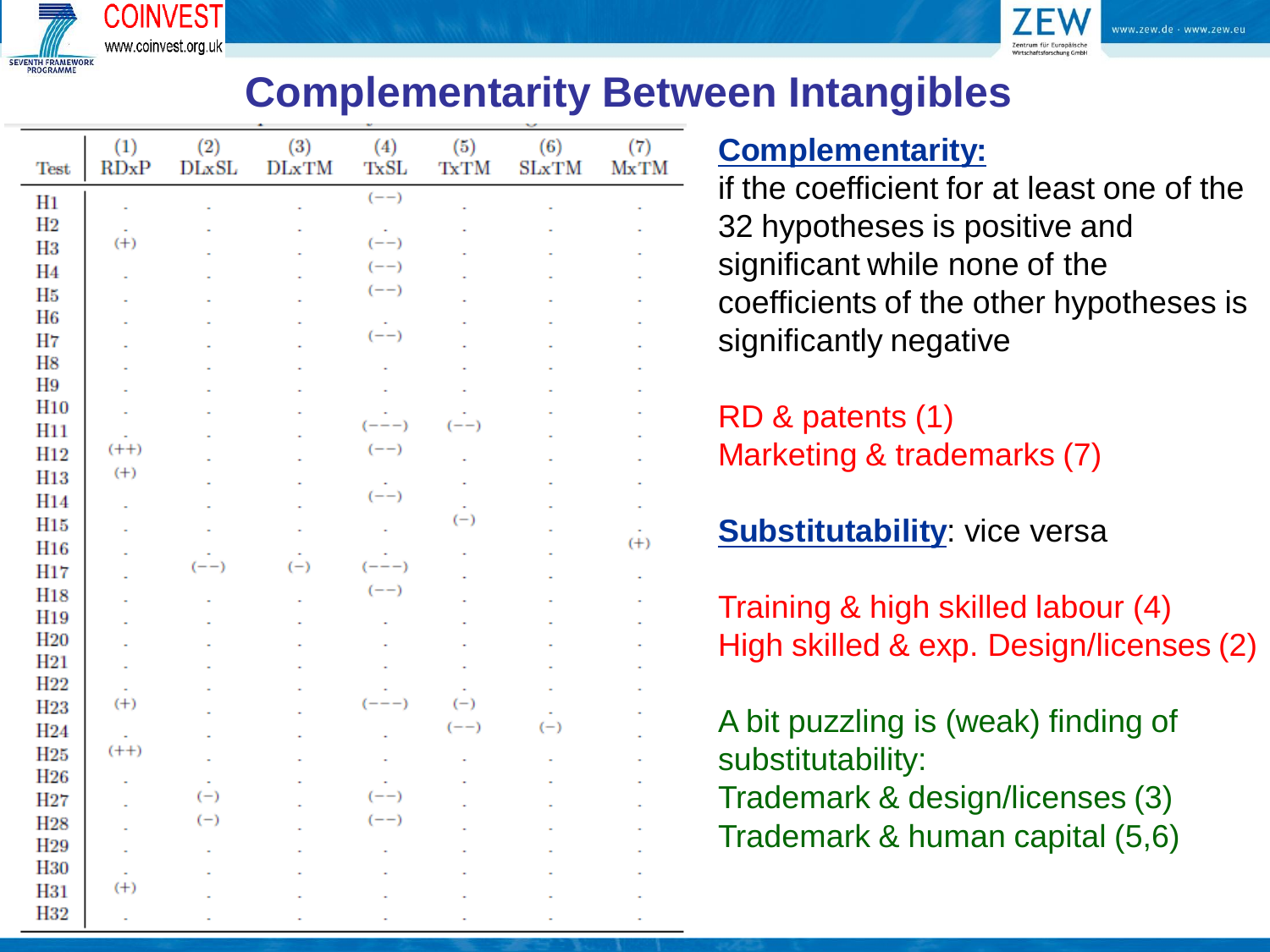



# **Conclusions**

- Estimate productivity effects of different kinds of intangible assets at the firm level.
- Strong positive and similar productivity effects for expenses on R&D, marketing and training
	- Effects are smaller when simultaneously controlling for other intangibles
	- Short-run productivity effect of an increase in training expenditure is stronger than for R&D expenditure or marketing expenditure which are of similar size
- Positive *long-term* productivity effects for firms investing in innovative capital and brand capital (indicated by stocks)
- Firms' increasing their expenditure for design & licenses experienced on average an increase in productivity though the effect is rather small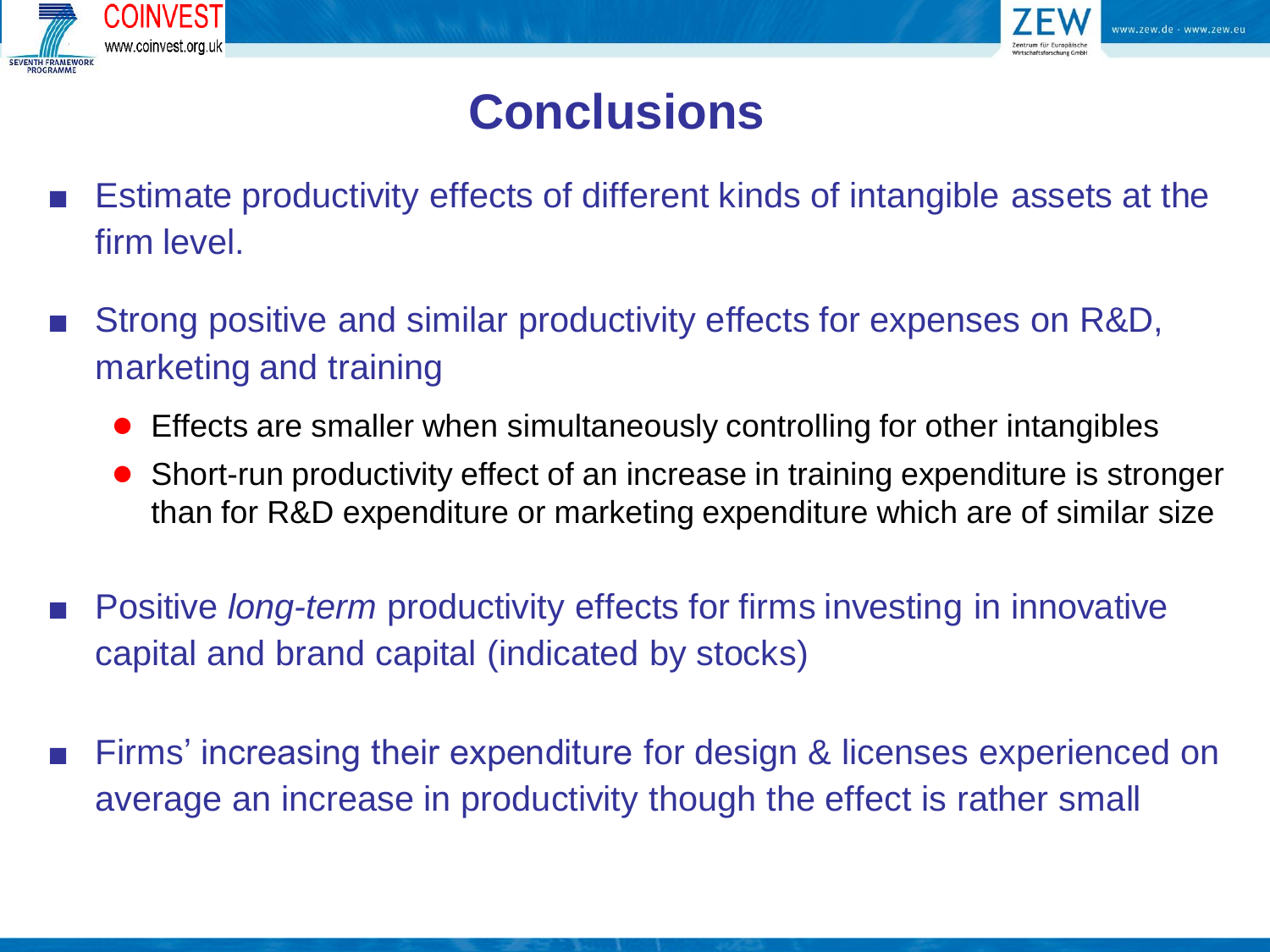



# **Conclusions**

- Results for organizational capital turn out to be mixed.
	- productivity enhancing effect for firms changing business processes
	- Negative effect when firms introduce new workplace organizations.
- Interesting relationships between different kind of intangible assets:
	- R&D & patents and marketing exp & trademarks are complements
	- Training expenditure and skilled labour are substitutes
	- Same finding holds for skilled labour and expenditures for design and licences.
- Effects have to be found much stronger for firms investing heavily in intangibles (above median)
	- Split samples based on intensity of intangible investments
	- Studying existence of heterogenous effects along the productivity distributions, e.g. do most productive firms benefit more from intangible investments than low productive firms?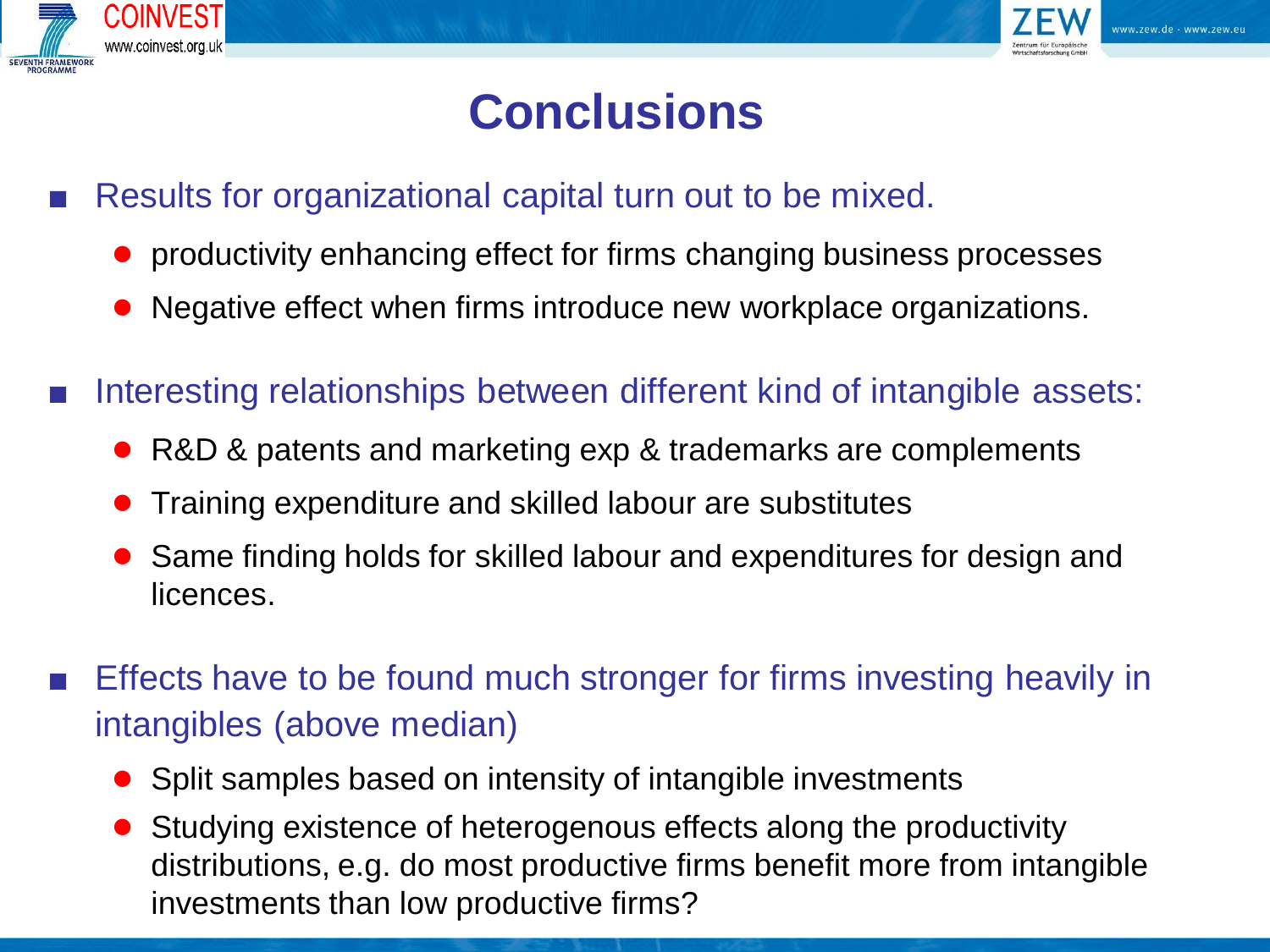



# **Additional Slides:**

# **Industry Heterogeneity**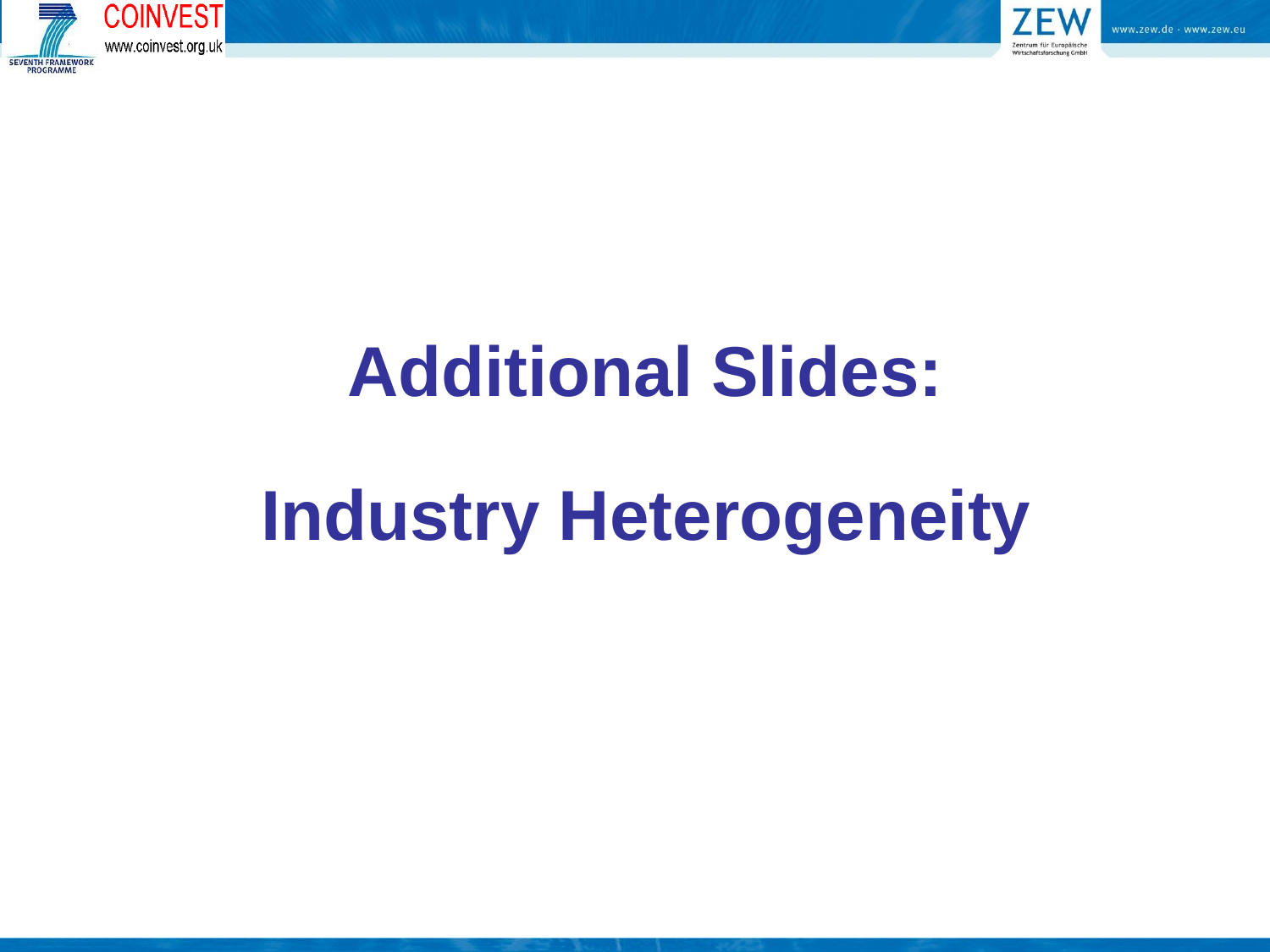



### **Proportion of Firms Investing in Intangible Assets, by Industry**

|                               | Full sample | O-M        | LT-M | MT-M | HT-M       | KI-S | LKI-S |
|-------------------------------|-------------|------------|------|------|------------|------|-------|
| <b>Innovative Capital</b>     |             |            |      |      |            |      |       |
| R&D                           | 0.42        | 0.12       | 0.35 | 0.59 | 0.81       | 0.36 | 0.16  |
| Design & Licenses             | $0.36\,$    | $0.20\,$   | 0.33 | 0.46 | 0.48       | 0.33 | 0.23  |
| Patent Stock                  | 0.15        | 0.05       | 0.08 | 0.30 | 0.36       | 0.04 | 0.03  |
| Human Capital                 |             |            |      |      |            |      |       |
| Firm-specific Training        | 0.88        | 0.89       | 0.78 | 0.90 | $0.93\,$   | 0.89 | 0.89  |
| High Skilled Labour           | 0.88        | $\rm 0.83$ | 0.82 | 0.92 | $\rm 0.95$ | 0.90 | 0.83  |
| <b>Branding Capital</b>       |             |            |      |      |            |      |       |
| Marketing                     | 0.82        | $0.72\,$   | 0.82 | 0.83 | 0.91       | 0.83 | 0.80  |
| Trademark Stock               | 0.37        | 0.24       | 0.40 | 0.44 | 0.60       | 0.30 | 0.23  |
| <b>Organizational Capital</b> |             |            |      |      |            |      |       |
| <b>Business Process</b>       | 0.39        | $0.26\,$   | 0.31 | 0.44 | 0.53       | 0.41 | 0.34  |
| Labour Organization           | $0.36\,$    | 0.29       | 0.33 | 0.38 | 0.42       | 0.38 | 0.31  |
| Relationmanagement            | $0.25\,$    | 0.21       | 0.18 | 0.25 | 0.36       | 0.28 | 0.20  |
| Controls                      |             |            |      |      |            |      |       |
| East Germany                  | 0.34        | 0.33       | 0.30 | 0.31 | 0.35       | 0.37 | 0.37  |
| Group                         | $0.36\,$    | 0.31       | 0.34 | 0.45 | 0.42       | 0.29 | 0.35  |
| Export                        | $0.55\,$    | 0.08       | 0.64 | 0.84 | 0.87       | 0.28 | 0.30  |